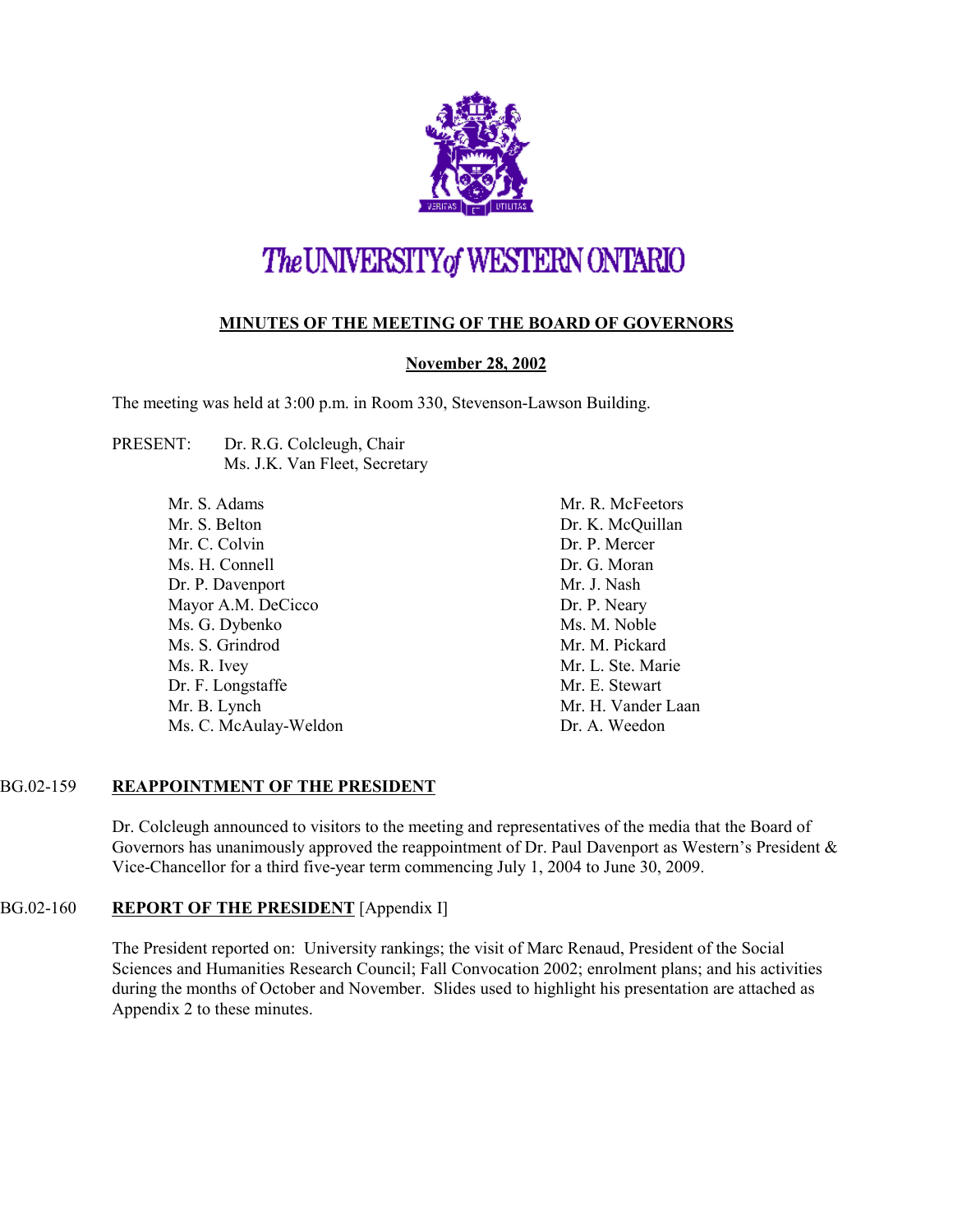## BG.02-161 **UNANIMOUS CONSENT AGENDA** [Appendix II]

It was moved by S. Adams, seconded by M. Pickard,

That the items listed in the Unanimous Consent Motion, detailed in Appendix II, excluding item 9 (*Faculty Appointment and Promotion Procedures: Scientists Employed by Institutions Affiliated with The University of Western Ontario*), be approved and/or received for information by the Board of Governors by unanimous consent.

CARRIED

## **REPORT OF THE PROPERTY & FINANCE COMMITTEE** [Appendix III]

#### BG.02-162 **Capital Debt Policy**

On behalf of the Property & Finance Committee, it was moved by G. Dybenko, seconded by E. Stewart,

That the Board of Governors approve the new Capital Debt Policy detailed in Appendix III, Annex 1-A.

Referring to Annex 1-B, Ms. Ivey asked what the debt ratios would be at the time when the debt reaches the forecast level in 2004-2005. She suggested that a third line be added to the chart indicating the ratios at a forecast high. Dr. Mercer stated that the ratios could be projected and agreed to provide that information.

The question was called and CARRIED

#### BG.02-163 **Planning for 2003-07: Guidelines for the Faculties**

The Board received for information the planning guidelines for the Faculties for 2003-07 (Annex 2 to Appendix III). The guidelines introduce a four-year planning window to provide the predictability and flexibility necessary for a process that integrates academic and budgetary planning.

#### BG.02-164 **2001-02 Survey of Student Finances**

Members of the Board were provided with the 73-page report on student finances, covering Direct-Entry Undergraduate Programs, Second-Entry Undergraduate Programs, and Graduate Programs.

## BG.02-165 **Property & Finance Committee Report Information Items**

The Report of the Property & Finance Committee contained the following items which were received for information by unanimous consent. Details are provided in Appendix III.

- Renaming of the JR Shaw Professorship
- Scholarships, Awards, Prizes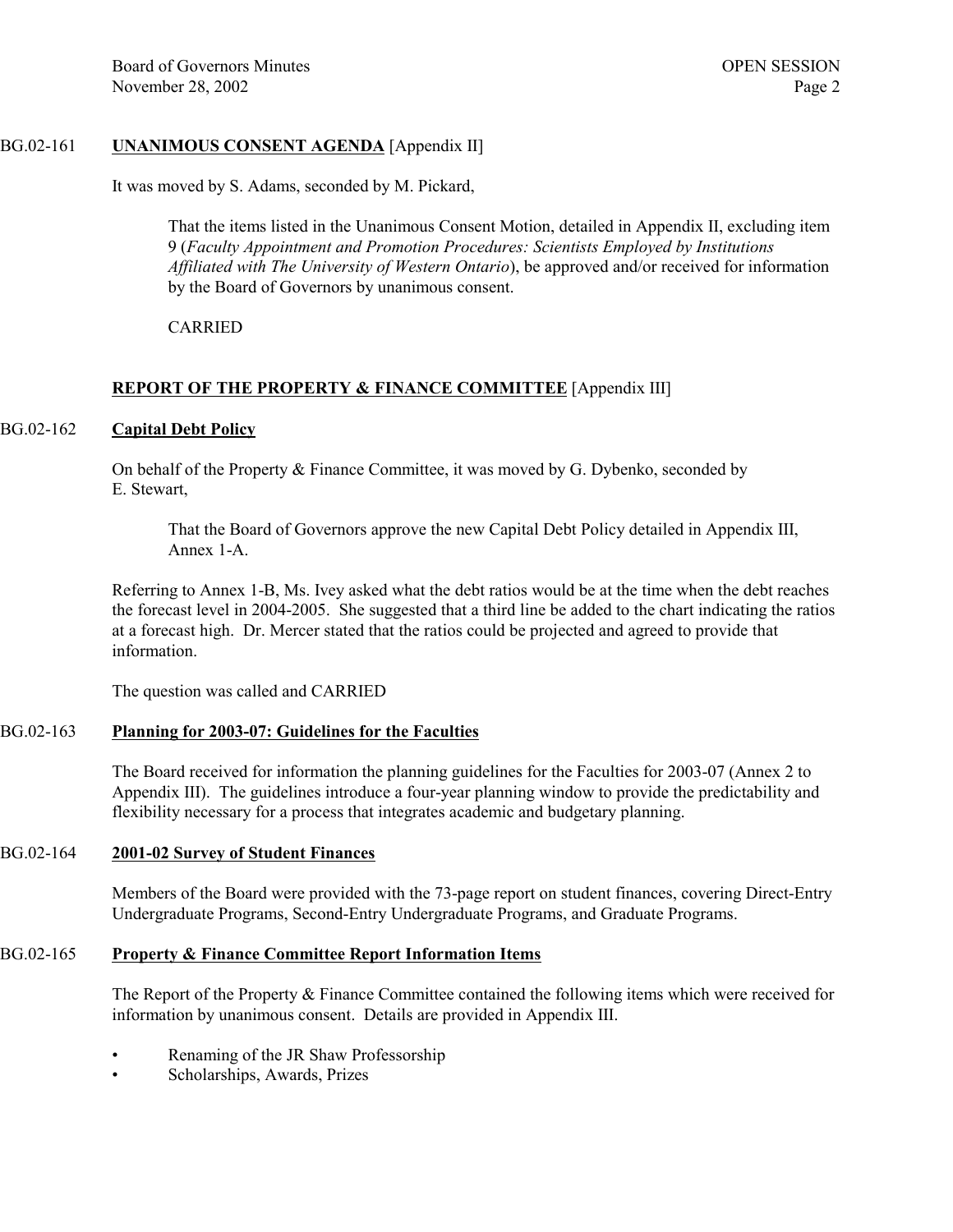## **REPORT OF THE CAMPUS & COMMUNITY AFFAIRS COMMITTEE** [Appendix IV]

#### BG.02-166 **Naming the New Residence - Perth Hall**

On behalf of the Campus & Community Affairs Committee, it was moved by H. Connell, seconded by R. Ivey,

That the new residence on Western Road, south of Sarnia Road, be named Perth Hall.

## CARRIED

## **REPORT OF THE AUDIT COMMITTEE** [Appendix V]

## BG.02-167 **Audit Committee Report Information Items**

The Report of the Audit Committee contained the following items which were received for information by unanimous consent.. Details are provided in Appendix V.

- Request for Proposal for External Audit and Tax Services
- Internal Audit Resources

## **REPORT OF THE SENIOR OPERATIONS COMMITTEE** [Appendix VI]

#### BG.02-168 **Senior Operations Committee Report Information Items**

The Report of the Senior Operations Committee contained the following items which were received for information by unanimous consent. Details are provided in Appendix VI.

- Board Membership
- Board of Governors Retreat 2003
- Board of Governors Meeting Dates in 2003 and 2004
	- [Note: Correction announced to the 2003 schedule of Board meetings:
		- **Tuesday, June 24, 2003,** not June 26 as noted in Appendix VI]
- Senior Operations and Property & Finance Committee Meeting Dates 2004

## **ITEMS REFERRED BY SENATE** [Appendix VII]

## BG.02-169 *Faculty Appointment and Promotion Procedures: Scientists Employed by Institutions Affiliated with The University of Western Ontario*

It was moved by K. McQuillan, seconded by E. Stewart,

That the Board of Governors approve the *Faculty Appointment and Promotion Procedures: Scientists Employed by Institutions Affiliated with The University of Western Ontario* (Faculty of Medicine & Dentistry) document (Appendix VII, Annex 1) effective July 1, 2002, replacing (a) *Appointment and Promotion Procedures: Faculty Employed by Robarts Research Institute Affiliated with The University of Western Ontario* and (b) *Conditions of Appointment: Clinical Departments and Clinical Appointees in Basic Science Departments (1988)*.